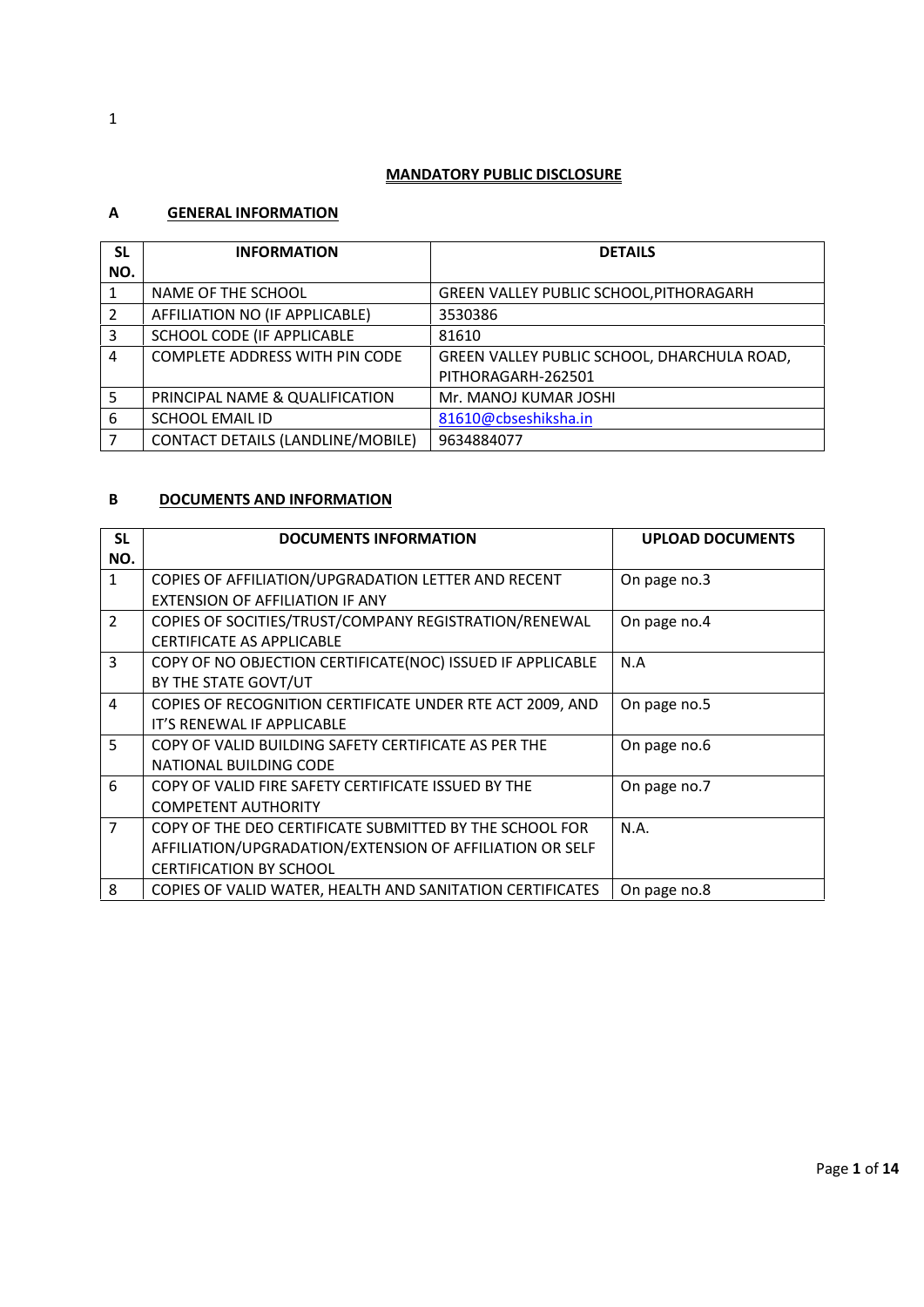# **C RESULT AND ACADEMICS**

| SL  | <b>DOCUMENTS INFORMATION</b>                                         | <b>UPLOAD</b>    |
|-----|----------------------------------------------------------------------|------------------|
| NO. |                                                                      | <b>DOCUMENTS</b> |
|     | FEE STRUCTURE OF THE SCHOOL                                          | On page no.9     |
| 2   | ANNUAL ACADEMIC CALANDER                                             | On page no. 10   |
| 3   | LIST OF SCHOOL MANAGEMENT COMMITTEE(SMC)                             | On page no. 11   |
| 4   | LIST OF PARENTS TEACHERS ASSOCIATION (PTA) MEMBERS                   | On page no.12    |
|     | LAST THREE YEAR RESULT OF THE BOARD EXAMINATION AS PER APPLICABILITY | On page no.13    |

## **D STAFF (TEACHING)**

| S.NO. | <b>INFORMATION</b>                         | <b>DETAILS</b>                     |
|-------|--------------------------------------------|------------------------------------|
|       | <b>PRINCIPAL</b>                           | Mr. MANOJ KUMAR JOSHI              |
| 2     | TOTAL NO. OF TEACHERS                      | 27                                 |
|       | <b>PGT</b>                                 | 11                                 |
|       | TGT                                        | 5                                  |
|       | <b>PRT</b>                                 | 8                                  |
| 3     | <b>TEACHERS SECTION RATIO</b>              | 1:1.5                              |
| 4     | DETAILS OF SPECIAL EDUCATOR                | POOJA BHANDARI,                    |
|       |                                            | (B.Sc., D.EL.ED)                   |
| 5     | DETAILS OF COUNSELLOR AND WELLNESS TEACHER | KHAJAN CHANDA JOSHI (M.A, D.EL.ED) |

#### **D SCHOOL INFRASTRUCTURE**

| S.NO.          | <b>INFORMATION</b>                          | <b>DETAILS</b> |
|----------------|---------------------------------------------|----------------|
| 1              | TOTAL CAMPUS AREA OF THE SCHOOL (IN SQARE   | 4454           |
|                | MTR.)                                       |                |
| $\mathcal{P}$  | NO. AND SIZE OF THE CLASSROOMS (IN SQARE    | On page no.14  |
|                | MTR.)                                       |                |
| 3              | NO. AND SIZE OF LABORATORIES INCLUDING      | On page no.14  |
|                | COMPUTER LABS ( IN SQUARE MTR.)             |                |
| 4              | INTERNET FACILITY (Y/N)                     | <b>YES</b>     |
| 5              | <b>NO. OF GIRLS TOILET</b>                  | 4              |
| 6              | NO. OF BOYS TOILET                          | 4              |
| $\overline{7}$ | LINK OF YOU TUBE VIDEO OF THE INSPECTION OF |                |
|                | SCHOOL COVERING THE INFRASTRUCTURE OF THE   |                |
|                | <b>SCHOOL</b>                               |                |

2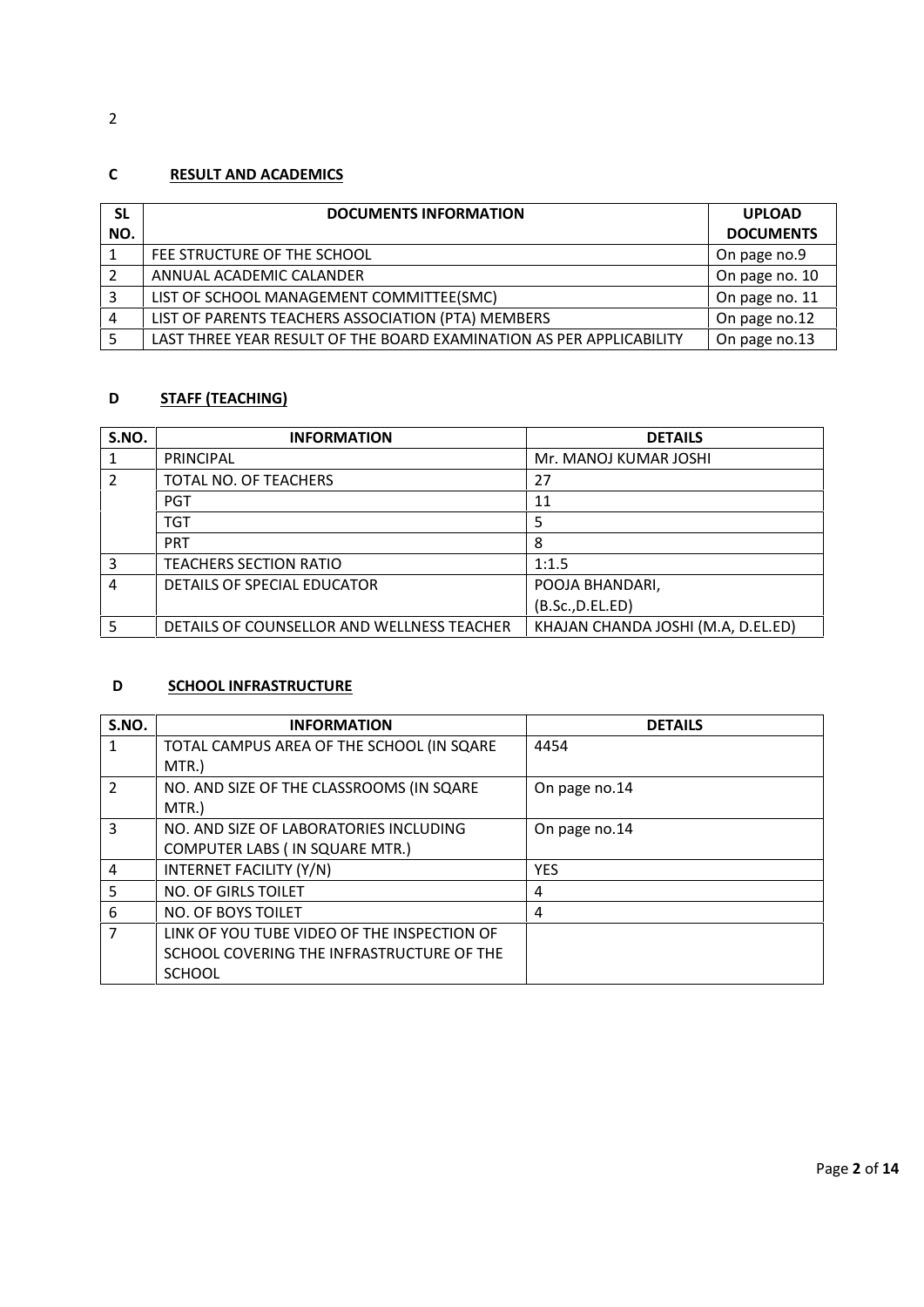|                | one: 011-22520242 (Technical Query)             |                         |                                                                                                                |               |                                                                                                                                                                                                         |
|----------------|-------------------------------------------------|-------------------------|----------------------------------------------------------------------------------------------------------------|---------------|---------------------------------------------------------------------------------------------------------------------------------------------------------------------------------------------------------|
|                | tone: 011-22528257 (General Queries Reg. Affl.) |                         |                                                                                                                |               | E-Mail: cbsc,aff@ tic.in                                                                                                                                                                                |
|                | x: 011-22540655                                 |                         |                                                                                                                |               | Website: www.cbse aic.in                                                                                                                                                                                |
|                |                                                 |                         | CENTRAL BOARD OF SECONDARY EDUCATION                                                                           |               | Affiliation Website: www.cbseaff'iic.in                                                                                                                                                                 |
|                |                                                 |                         | (An Autonomous Organisation under the Union Ministry of Human Resource Development Govt. of In ia)             |               |                                                                                                                                                                                                         |
|                |                                                 |                         | "SHIKSHA KENDRA", 2, COMMUNITY CENTRE, PREET VIHAR, DELHI - 110 092                                            |               |                                                                                                                                                                                                         |
|                |                                                 |                         | <b>REGD./SPEED POST</b>                                                                                        |               |                                                                                                                                                                                                         |
|                |                                                 |                         |                                                                                                                |               |                                                                                                                                                                                                         |
|                | No. CBSE/Aff./SS-00829-1617/3530386/2016        |                         |                                                                                                                |               |                                                                                                                                                                                                         |
|                |                                                 |                         | 1149750                                                                                                        |               | Dated 24/10/ 016                                                                                                                                                                                        |
|                | The Manager,                                    |                         |                                                                                                                |               |                                                                                                                                                                                                         |
|                | Green Valley Public School,                     |                         |                                                                                                                |               |                                                                                                                                                                                                         |
|                | Dharchula Road, Pithoragarh,                    |                         |                                                                                                                |               |                                                                                                                                                                                                         |
|                | Uttranchal-262501.                              |                         |                                                                                                                |               |                                                                                                                                                                                                         |
|                |                                                 |                         | Sub: Upgradation to + 2 stage - reg.                                                                           |               |                                                                                                                                                                                                         |
|                |                                                 |                         |                                                                                                                |               |                                                                                                                                                                                                         |
|                | Sir/Madam,                                      |                         |                                                                                                                |               |                                                                                                                                                                                                         |
|                |                                                 |                         | With reference to your application dated 26.06.2015 and subsequent inspection of the school,                   |               |                                                                                                                                                                                                         |
|                |                                                 |                         | Certificate Examination for a period of three years w.e.f. 01.04.2016 to 31.03.2019 in the following subjects: |               | am<br>directed to convey sanction for provisional affiliation to the above said school for Senior Secondary School                                                                                      |
|                |                                                 |                         |                                                                                                                |               |                                                                                                                                                                                                         |
| (a)            |                                                 |                         | Languages:- Hindi Core, Hindi Elective, English Core, English Elective.                                        |               |                                                                                                                                                                                                         |
| (b)            |                                                 |                         |                                                                                                                |               |                                                                                                                                                                                                         |
|                |                                                 |                         |                                                                                                                |               | Elective Subjects:- Physics, Chemistry, Mathematics, Biology, Computer Science, Information                                                                                                             |
|                |                                                 |                         | Studies, Physical Education, Hindustani Vocal Music and Painting.                                              |               | Practices, History, Economics, Geography, Political Science, Psychology, Accountancy, Business                                                                                                          |
|                |                                                 |                         |                                                                                                                |               |                                                                                                                                                                                                         |
|                |                                                 |                         | The above sanction is subject to fulfillment of following conditions:-                                         |               |                                                                                                                                                                                                         |
|                |                                                 |                         |                                                                                                                |               |                                                                                                                                                                                                         |
| 1.             |                                                 |                         |                                                                                                                |               | The school will follow the syllabus on the basis of curriculum prescribed by NCERT/CBSE and text                                                                                                        |
|                |                                                 |                         |                                                                                                                |               | books publishing by NCERT/CBSE for the Middle Classes. The school will follow syllabus and courses                                                                                                      |
|                |                                                 |                         |                                                                                                                |               | as per scheme of studies prescribed by the Board for Secondary/Sr. Secondary School Examination and                                                                                                     |
| $\overline{2}$ | changes made therein from time to time.         |                         |                                                                                                                |               |                                                                                                                                                                                                         |
|                |                                                 |                         |                                                                                                                |               | The school will implement Continuous and Comprehensive Evaluation (CCE) as per the schemes o the<br>Board upto Classes X vide Circular No. 39/20-09-2009 dated 20.09.2009 in the school and will fo. ow |
|                |                                                 |                         | the CCE scheme at Secondary level as per the guidelines of the Board issued from time to time.                 |               |                                                                                                                                                                                                         |
| 3.             |                                                 |                         |                                                                                                                |               | The school will follow the RTE Act, 2009 and instructions issued thereon by the CBSE/Respec ive                                                                                                         |
|                | State Govt/UT Govt. from time to time.          |                         |                                                                                                                |               |                                                                                                                                                                                                         |
| 4              |                                                 |                         |                                                                                                                |               | The school will provide additional suitable facilities for classes XI and XII, as per requirements aid                                                                                                  |
|                | down in the rules.                              |                         |                                                                                                                |               |                                                                                                                                                                                                         |
| 5.             |                                                 |                         |                                                                                                                |               | It will increase the number of equipments in the Laboratories/Workshops with adequate ga nes                                                                                                            |
|                |                                                 |                         | facilities etc. in consonance with the requirements of the Board for Classes XI & XII.                         |               |                                                                                                                                                                                                         |
| ö.             |                                                 |                         |                                                                                                                |               | The school will enroll students proportionate to the facilities available in the school as prescribed ir the                                                                                            |
|                |                                                 |                         |                                                                                                                |               | Affiliation Bye-Laws of the Board which shall not in general exceed the optimum number as un ler                                                                                                        |
|                | from Pre-Primary to Class XII :-                |                         |                                                                                                                |               |                                                                                                                                                                                                         |
|                |                                                 | Enrolment               | No. of Sections (pre-primary                                                                                   |               | No. of Sections at Sr. Secondary                                                                                                                                                                        |
|                | <b>Campus</b>                                   |                         | to X                                                                                                           |               | (XI & E XII)                                                                                                                                                                                            |
|                | area                                            | 1250                    | 02 in each class                                                                                               |               | 04 each in class XI and XI                                                                                                                                                                              |
|                | $\{x\}$<br>$1.0$ acre<br>(b)<br>$1.5$ acre      | 1875                    | 03 in each class                                                                                               |               | 04 each in class XI and XI                                                                                                                                                                              |
|                |                                                 | 2500                    | 04 in each class                                                                                               |               | 04 each in class XI and XI                                                                                                                                                                              |
|                | ${c}$<br>$2.0$ acre<br>(d)                      |                         |                                                                                                                |               | School running on bigger campus of more than 02 acres, the number of students shal be                                                                                                                   |
|                |                                                 |                         |                                                                                                                |               | restricted as per the actual facilities in the school which shall be proportionate to the optin im-                                                                                                     |
|                |                                                 |                         | number mentioned at (a), (b) and (c) above.                                                                    |               |                                                                                                                                                                                                         |
|                | ٠                                               |                         | Schools running on less than 01 acre campus shall restrict number of students as follows-                      |               |                                                                                                                                                                                                         |
|                | (e)                                             |                         | <b>Category</b>                                                                                                | Area of land  |                                                                                                                                                                                                         |
|                |                                                 | <b>Secondary School</b> |                                                                                                                | 2000 sq. mtrs | 600 upto Class X                                                                                                                                                                                        |
|                | $^{(1)}$                                        |                         |                                                                                                                | 3000 sq. mtrs | 900 upto Class XII                                                                                                                                                                                      |
|                |                                                 |                         |                                                                                                                |               |                                                                                                                                                                                                         |
|                |                                                 |                         |                                                                                                                |               | The school will provide well equipped Library with all relevant reference books to the academic k vel                                                                                                   |
|                |                                                 |                         |                                                                                                                |               | of students and would keep at least 05 books per student subject to a minimum of 1500 be its                                                                                                            |
|                |                                                 |                         |                                                                                                                |               |                                                                                                                                                                                                         |
|                |                                                 |                         |                                                                                                                |               | The school will also abide itself by the conditions of affiliation already prescribed by the S ite                                                                                                      |
|                | Government concerned.                           |                         |                                                                                                                |               |                                                                                                                                                                                                         |
|                |                                                 |                         |                                                                                                                |               |                                                                                                                                                                                                         |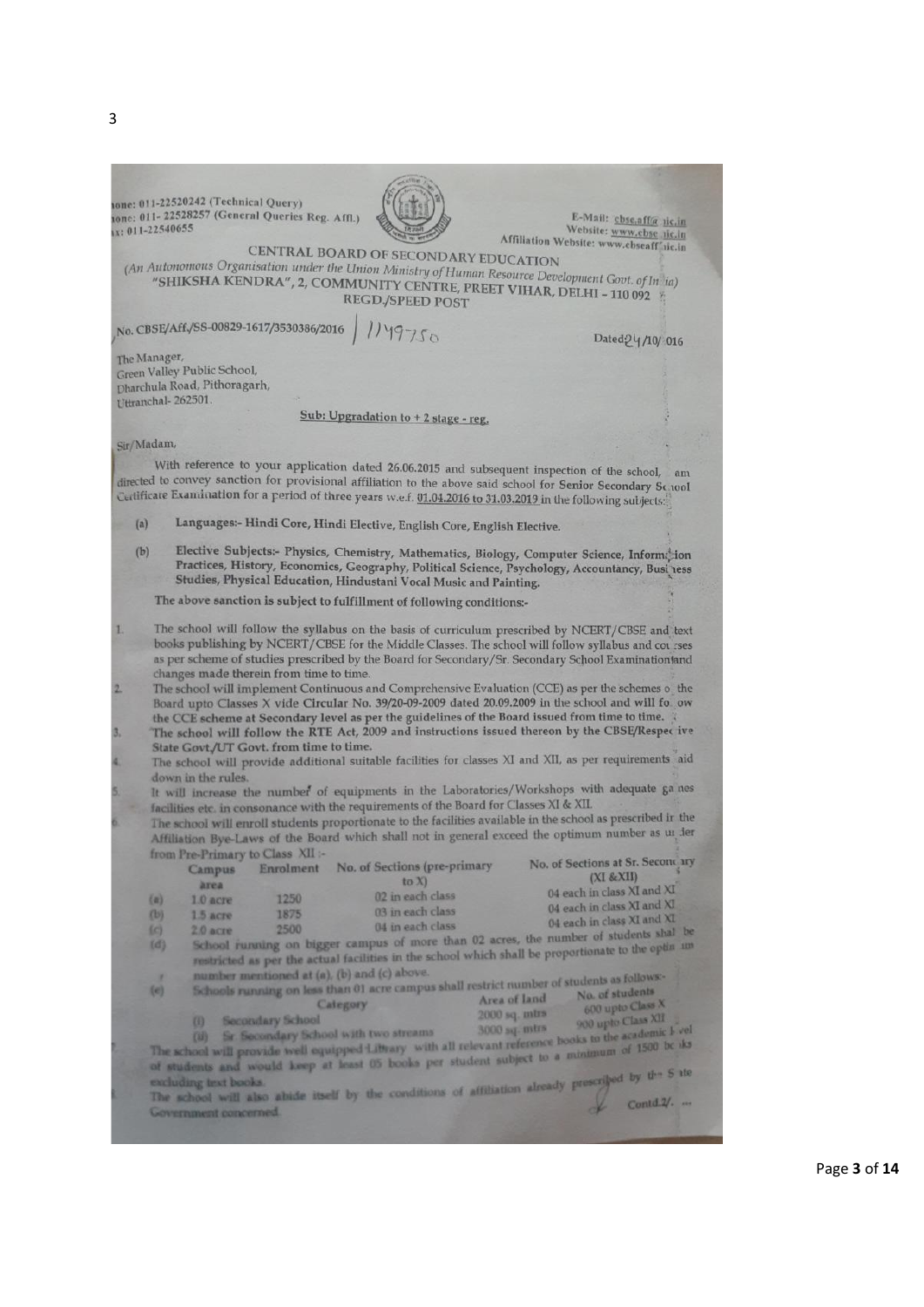$\mathbf{1}$ **THEFT NO- KPI228** Raile 16/012012 सोसाइटी-रजिस्ट्रीकरण "का प्रमाण-पत्र (अधिनियम संख्या 21,1860 के अधीन) संख्या 20/2012 - 2013 एतद्धारा प्रमाणित किया जाता है कि ललित मोहन जोशी मैमोरियल एजुकेशनल ्योसायटी चेतना सदन जाजरदेवल, पिथौरागढ़ को आज उत्तराँचल में अपनी प्रवृत्ति के<br>बालना में यथासंशोधित सोसाइटी रजिस्ट्रेशन अधिनियम, 1860 ई0 के अधीन सम्यक् रूप से रजिस्ट्रीकृत किया गया है। यह प्रमाण-पत्र 14/10/2017 तक विधिमान्य होगा। आज' दिनांक 15/10/2012 को मेरे हस्ताक्षर से दिया गया। सोसाइटी के रजिस्ट्रार. उत्तराखण्ड ٠, Pri а Green Valley Public School CBSE Aff. No -3530386 Panoragarh (Ultraxitand) Chairman Green Valley Public School Green Valley Public Science<br>C.B.S.E. Aff - NO. 3530386<br>Publicity of - Unamidianal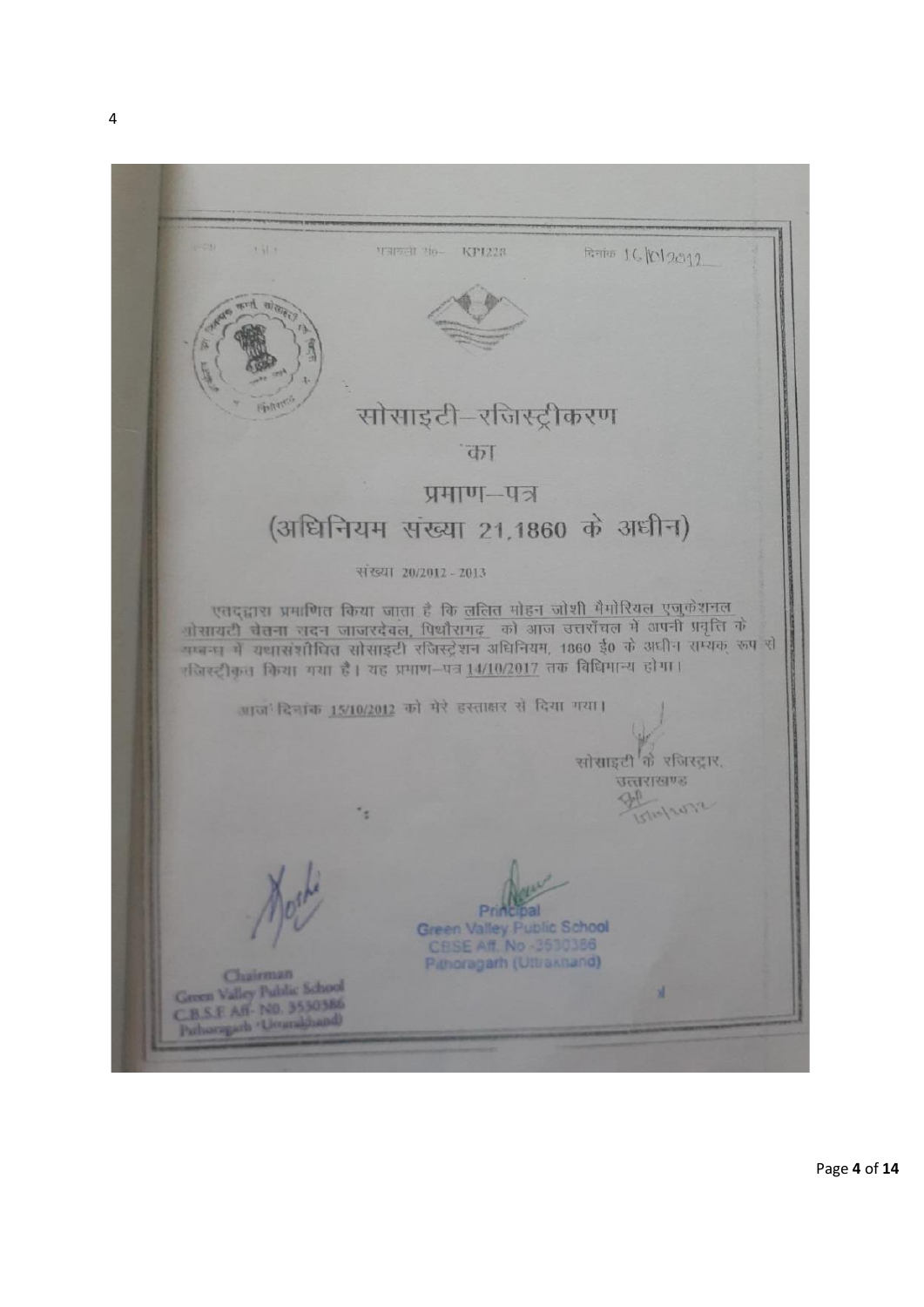कार्यालय मुख्य शिक्षा अधिकारी पिथौरागढ़।

पत्रांक / मान्यता / 97 44-46 /आर.टी.ई. / 2018-19 / दिनांक 24 सितम्बर, 2018 सेवा में

अध्यक्ष / व्यवस्थापक / प्रधानाचार्य

ग्रीन वैली पब्लिक स्कूल, बस्ते, पिथौरागढ़,

विकास खण्ड विण, जनपद पिथौरागढ।

निःशुल्क एवं अनिवार्य बाल शिक्षा अधिनियम-2009 की धारा 18 के प्रयोजनार्थ विषयः निःशुल्कं एवं आनेपाय बाल रिस्ता जायान्तर 2000 मयमावली, 2011 के नियम 17 के निःशुल्क एव आनवाय बाल रिक्षा का जायनार राज्यास्थान प्रमाण पत्र।<br>उप नियम (6) के अन्तर्गत विद्यालय की मान्यता का औपबन्धिक प्रमाण पत्र।

महोदय / महोदया,

हादया.<br>आपके आवेदन—पत्र के रूम में आपके विद्यालय **ग्रीन वैली पब्लिक स्कूल, बस्ते, विकास** खण्ड विण, पिथीरागढ़ को प्री-प्राइमरी स ज्या 08 तक (अंग्रेजी माध्यम) संचालन हेतु मार्च, 2023 लक की अवधि के लिए औपबंधिक स्वीकृति प्रदान की जाती है।

प्रदत्त स्वीकृति निम्न शर्तों के अनुपालन में अधीन होगी-

मान्यता किसी भी परिस्थिति में कहा-8 तक की सीमा के बाहर मान्य नहीं होगी।  $01)$ 

- विद्यालय बच्चों की मुप्त एवं अनिवार्य शिक्षा अधिनियम-2009 तथा उत्तराखण्ड राज्य  $02)$ विद्यालय बच्चा का मुक्त एवं आनंदार सिमा जावानिक शासन के आदेश संख्या<br>निःशुल्क एवं अनिवार्य शिक्षा नियमावली, 2011 एवं *उत्तराखण्ड शासन के आदेश संख्या* निशुल्क एव आनवाय सिला नियमावला, 2011 एवं उत्तराष्ट्रम्, दिनांक 27 जून, 2013 का अनुपालन आवश्यक रूप से सुनिश्चित करेगा।
- अनुपालन आवश्यक रूप से सुनिश्चित करेगा।<br>विद्यालय अपनी कक्षा–1 में बच्चों के नामांकन की कुल क्षमता का 25 प्रतिशत बच्चों का  $03)$ विद्यालय अपनी कक्षा-1 में बच्चों के नामांकन का कुल बनता की 25 करेगा तथा उन्हें<br>नामांकन अपने पड़ोस के कमजोर एवं वंचित समुदाय को बच्चों का करेगा तथा उन्हें नामांकन अपने पड़ोस के कमजोर एवं वांचत समुदाय के बद्धा का परनु यह कि यदि<br>नि:शुल्क एवं अनिवार्य प्रारम्भिक शिक्षा उसकी पूर्णता प्रदीन करेगा, परन्तु यह कि यदि निःशुल्कं एवं अनिवाय प्राराम्भकं सिक्षां उत्तका पूर्णता प्रयाग करना, ने डुने -<br>विद्यालय में पूर्व प्राथमिक कक्षाओं का संचालन हो रहा है, तो इस मानक का अनुपालन पूर्व प्राथमिक कक्षा को लिए भी किया जायेगा।
- अनुपालन पूर्व प्राथमिक कक्षा का लिए भा कथा जायगा।<br>उपरोक्त क्रम संख्या-3 पर वर्णित बच्चों के मामले में आपके विद्यालय को बच्चों की मुफ्त  $04)$ उपराक्त क्रम संख्या—उ पर वागत बच्चा के नानते ने आतीक में निर्घारित राशि की<br>एवं अनिवार्य शिक्षा अधिनियम की धारा—12 की उपघारा 2 के आतीक में निर्घारित राशि की एवं अनिवार्य शिक्षा अधिनियम का धारा—12 का उपघारा 2 के आशोक ने निर्मातित काले<br>प्रतिपूर्ति की जाएगी। प्रतिपूर्ति की जाने वाली राशि की प्राप्ति के लिए विद्यालय अलग से बैंक खाता का संचालित करेगा।
- बैंक खाता का संचालित करेगा।<br>संस्था / विद्यालय के द्वारा किसी प्रकार का व्यक्तिगत अनुदान / कैपिटेशन शुल्क प्राप्त  $05)$ संस्था/विद्यालय के द्वारा किसी अकार का सार्तानता जुड़ा?<br>नहीं किया जाएगा तथा किसी भी बच्चे की परीक्षा या उसके माता–पिता/अभिभावक न्तु प्राप्तराज्ञार नहीं किया जाएग्न ।
- $o<sub>6</sub>$ दिघालय किसी बच्चे के नामालन से उसका आये प्रनान नेत्र, गंगांवरी की रिक्सी<br>अवधि के बाद प्रवेश तथा धर्म, जाति, जन्म स्थान आदि कारणों से या इसमें से किसी एक कारण के आधार पर इनकार नहीं कर सकेगा।
- विद्यालय के द्वारा निम्न कार्य सुनिश्चित किए जाएँगे:  $07)$

तिद्यालय के द्वारा निम्न कांग्रे सुनिश्चित किए जाएंगे.<br>एक) किसी भी नामांकित बच्चे को किसी भी कक्षा में रोककर नहीं रखा जाएगा और न एक) किसी भी नामाकित बच्चे की किसी ना कहा ने सकेकर नहीं हैं।<br>ही किसी नामांकित बच्चे को प्रारंभिक शिक्षा पूरी होने तक विद्यालय से निष्कासित किया जाएगा!

जाएगा !<br>दो) किसी भी बच्चे को किसी प्रकार का शारीरिक दंड नहीं दिया जाएगा तथा मानसिक रूप से प्रताडित नहीं किया जाएगा।

परीक्षा पास करने की आवश्यकता नहीं होगी।

परीक्षा पास करने की आवश्यकता नहीं होगा।<br>चार) प्रारम्भिक शिक्षा पूरी करने वाला प्रत्येक बच्चे को नियम 35 के उपनियम (1) के आलोक में प्रमाण पत्र प्रदान किया जाएगा।

आलोक में प्रमाण पत्र प्रदान किया जोएगा।<br>पाँच) अधिनियम के प्रावधानों के आलोक में निःशक्त/विशेष आवश्यकता वाले बच्चों का समावेशन किया जाएगा।

 $\infty$ 

5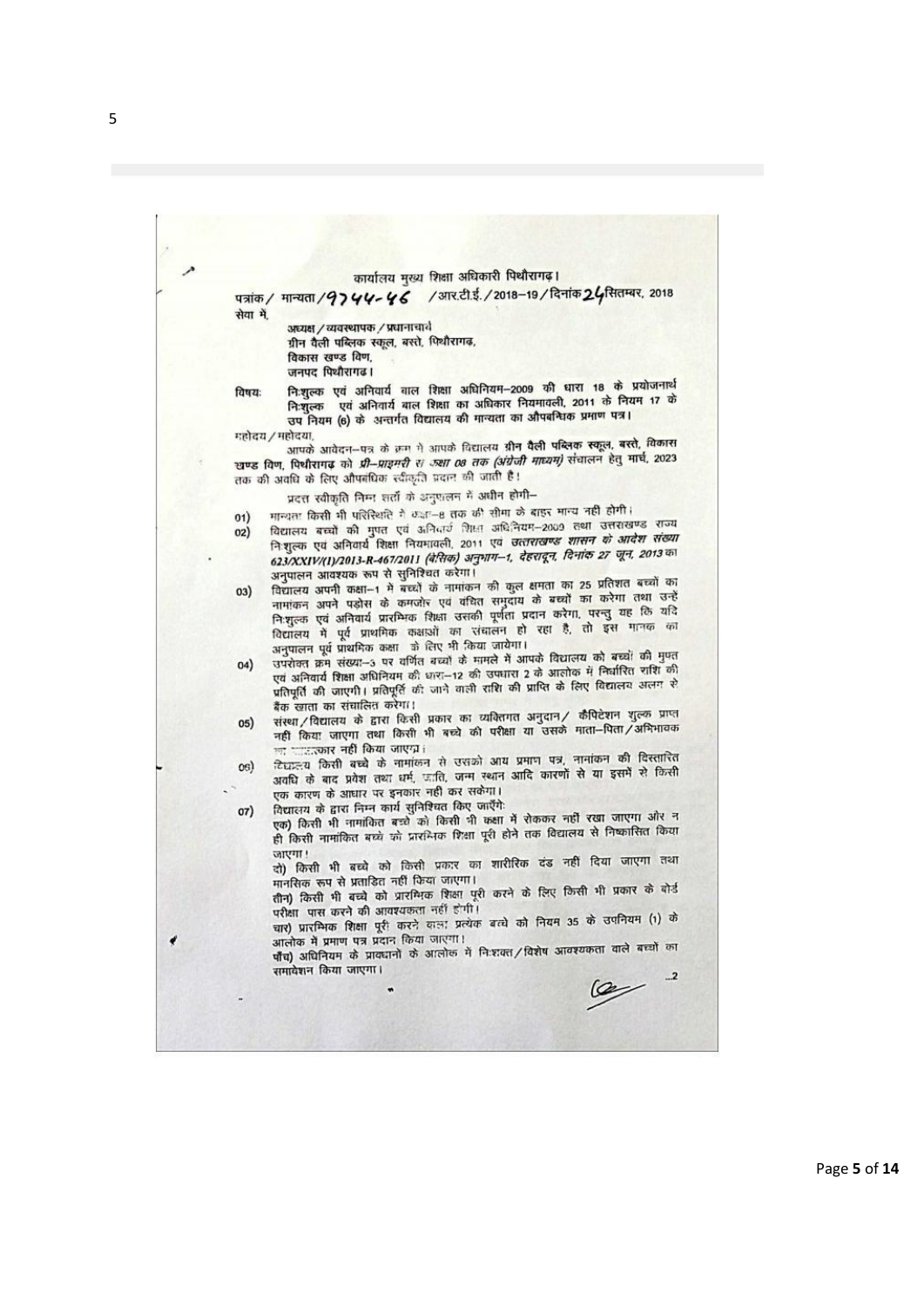

6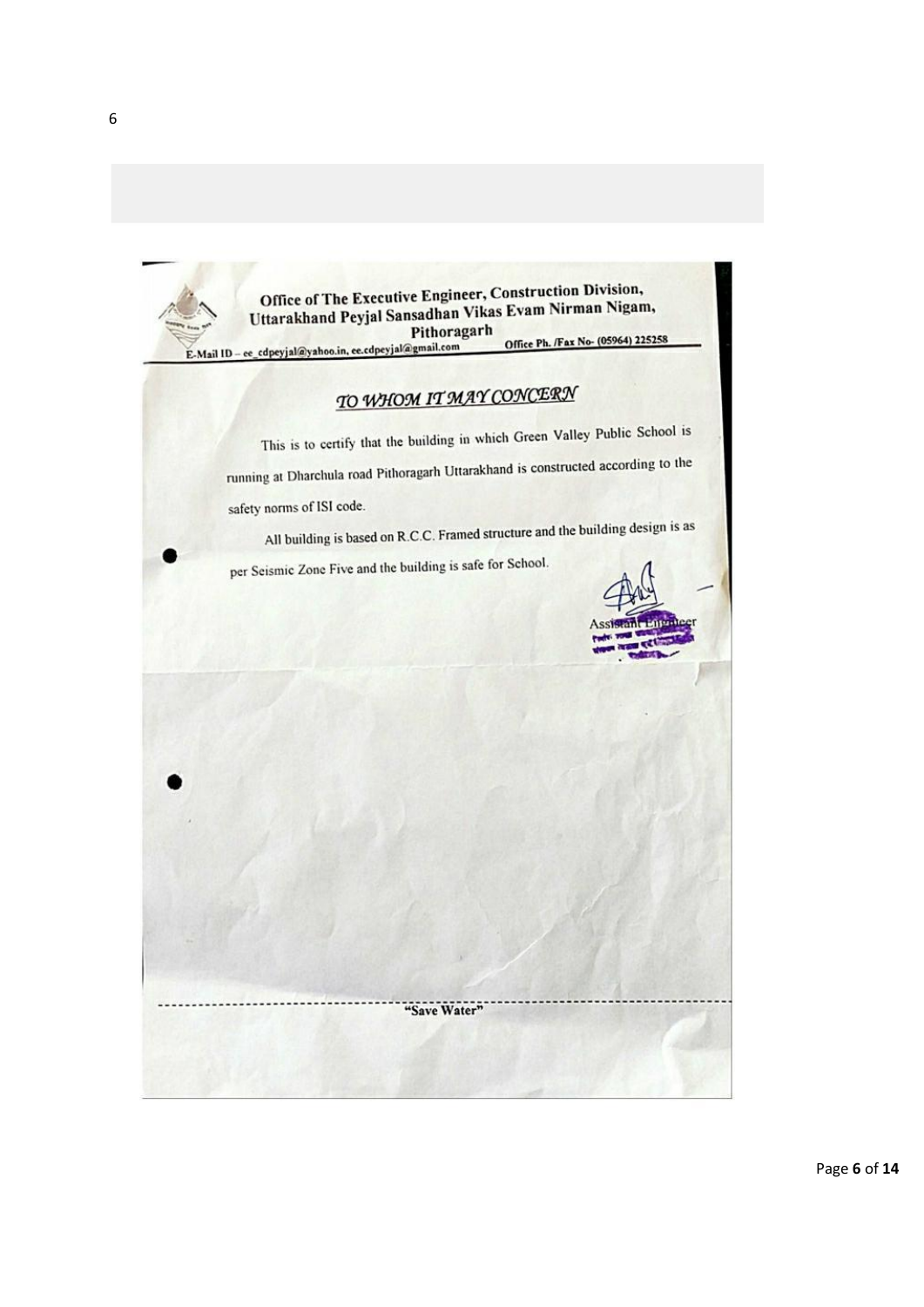

Page **7** of **14**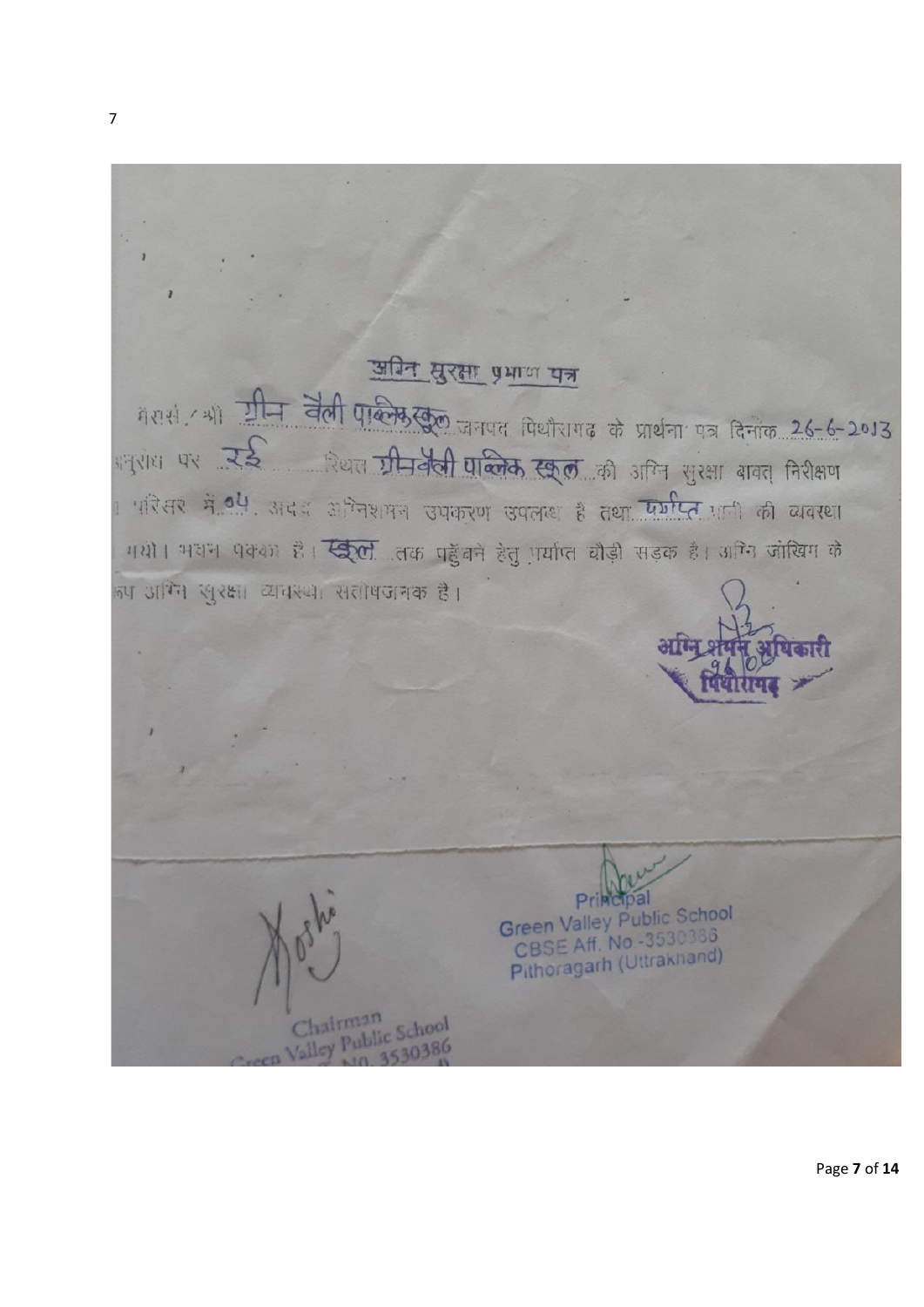# HEALTH AND SANITORY CONDITION CERTIFICATE

I have visited Green Valley Public School, Dharchula Road Pithoragarh on  $P_{\mathcal{P}} \mathcal{L} \mathcal{L}$ .....to access the general Health and Sopitanual History  $24/06$ ,  $29.1$  have visited Green Valley Public School, Dharchula Road Pithoragarh on chool and found that: school and found that:

(a) Area of the school was found clean and hygienic.

(b)Class rooms are well ventilated, clean and hygienic.

(c) Purified drinking water is supplied to the students.

(d) W.C and urinals checked and found clean and hygienic.

Date. 24/06/13

 $4-06-13$ 

Office seal and sign. अपर मुख्य विकित्साधिका स्प्रतिरक्षण विजेतगढ

Chairman Green Valley Public School C.B.S.E Aff- NO. 3530386 Pithoragarh 'Urrarakhand)

Green Valley Public School CBSE Aff. No.-3530386 Pithoragarh (Uttrakhand)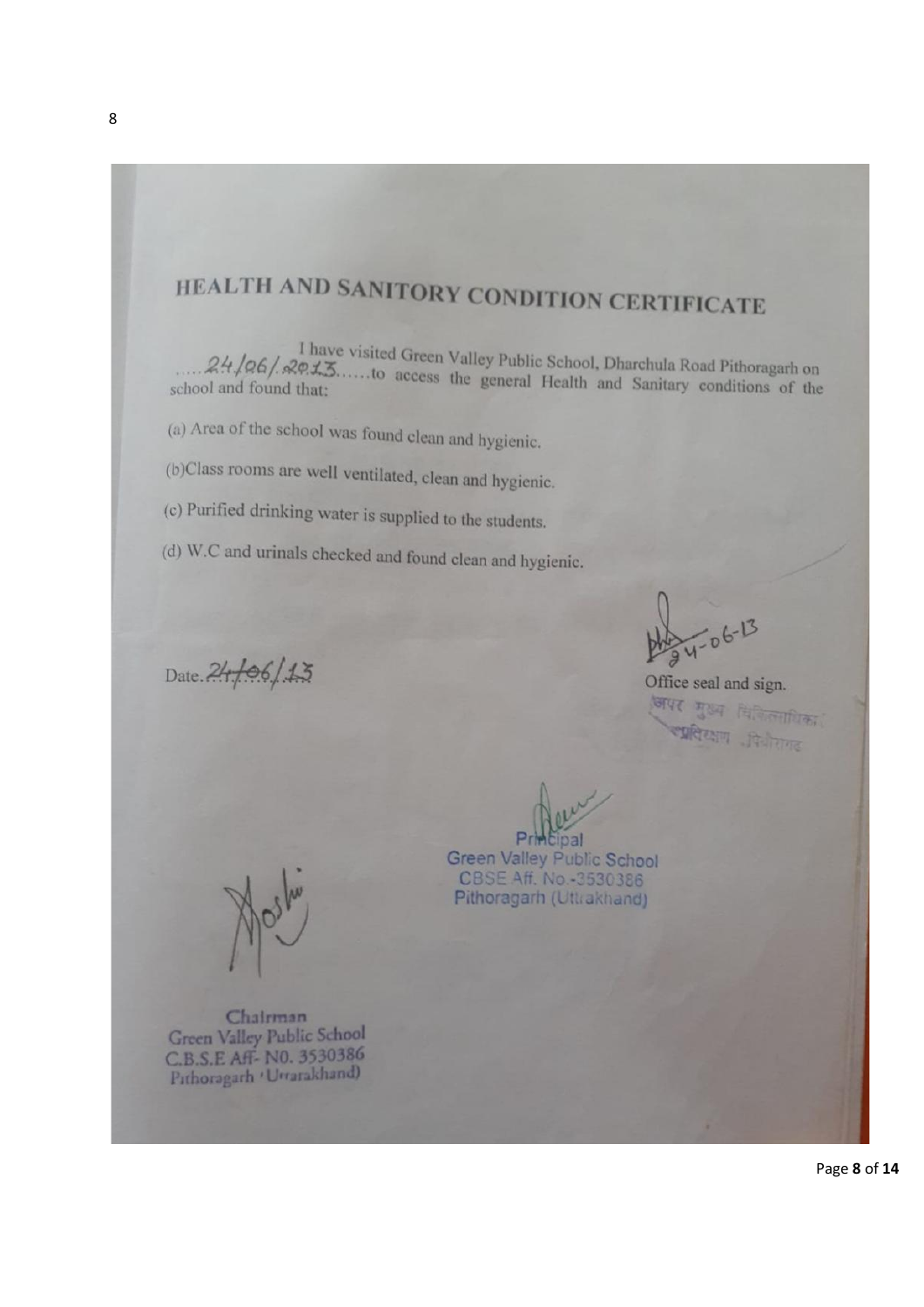|                   | <b>FEES STRUCTURE</b>                                |                                                   |                                                |                                                 |                                                     |                                                                           |                                                      |                                   |
|-------------------|------------------------------------------------------|---------------------------------------------------|------------------------------------------------|-------------------------------------------------|-----------------------------------------------------|---------------------------------------------------------------------------|------------------------------------------------------|-----------------------------------|
| <b>CLASSES</b>    | <b>FIRST TIME</b><br><b>ADMISSION</b><br><b>FEES</b> | <b>MATERIAL</b><br><b>FEES PER</b><br><b>YEAR</b> | <b>MONTHLY</b><br><b>TUTION</b><br><b>FEES</b> | <b>MONTHLY</b><br><b>LIBRARY</b><br><b>FEES</b> | <b>MONTHLY</b><br><b>SCIENCE</b><br><b>LAB FEES</b> | <b>MONTHLY</b><br><b>WATER &amp;</b><br><b>ELECTRICITY</b><br><b>FEES</b> | <b>MONTHLY</b><br><b>COMPUTER</b><br><b>LAB FEES</b> | <b>MONTHLY</b><br><b>BUS FEES</b> |
| <b>CLASS-I</b>    | 4900                                                 | 3600                                              | 1125                                           | 50                                              | $---$                                               | 30                                                                        | 100                                                  | 395                               |
| <b>CLASS-II</b>   | 4900                                                 | 3600                                              | 1125                                           | 50                                              | ---                                                 | 30                                                                        | 100                                                  | 395                               |
| CLASS-III         | 4900                                                 | 3600                                              | 1125                                           | 50                                              | ---                                                 | 30                                                                        | 100                                                  | 395                               |
| <b>CLASS-IV</b>   | 7500                                                 | 3600                                              | 1195                                           | 50                                              | ---                                                 | 30                                                                        | 100                                                  | 395                               |
| CLASS-V           | 7500                                                 | 3600                                              | 1195                                           | 50                                              | ---                                                 | 30                                                                        | 100                                                  | 395                               |
| CLASS-VI          | 10000                                                | 3600                                              | 1590                                           | 50                                              | ---                                                 | 30                                                                        | 100                                                  | 395                               |
| CLASS-VII         | 21000                                                | 3600                                              | 1590                                           | 50                                              | ---                                                 | 30                                                                        | 100                                                  | 395                               |
| <b>CLASS-VIII</b> | 21000                                                | 3600                                              | 1590                                           | 50                                              | $---$                                               | 30                                                                        | 100                                                  | 395                               |
| CLASS-IX          | 25000                                                | 5000                                              | 2205                                           | 50                                              | 100                                                 | 30                                                                        | 100                                                  | 395                               |
| CLASS-X           | 25000                                                | 5000                                              | 2205                                           | 50                                              | 100                                                 | 30                                                                        | 100                                                  | 395                               |
| CLASS-XI          | 50000                                                | 5000                                              | 2380                                           | 50                                              | 100                                                 | 30                                                                        | 100                                                  | 395                               |
| CLASS-XII         | 50000                                                | 5000                                              | 2380                                           | 50                                              | 100                                                 | 30                                                                        | 100                                                  | 395                               |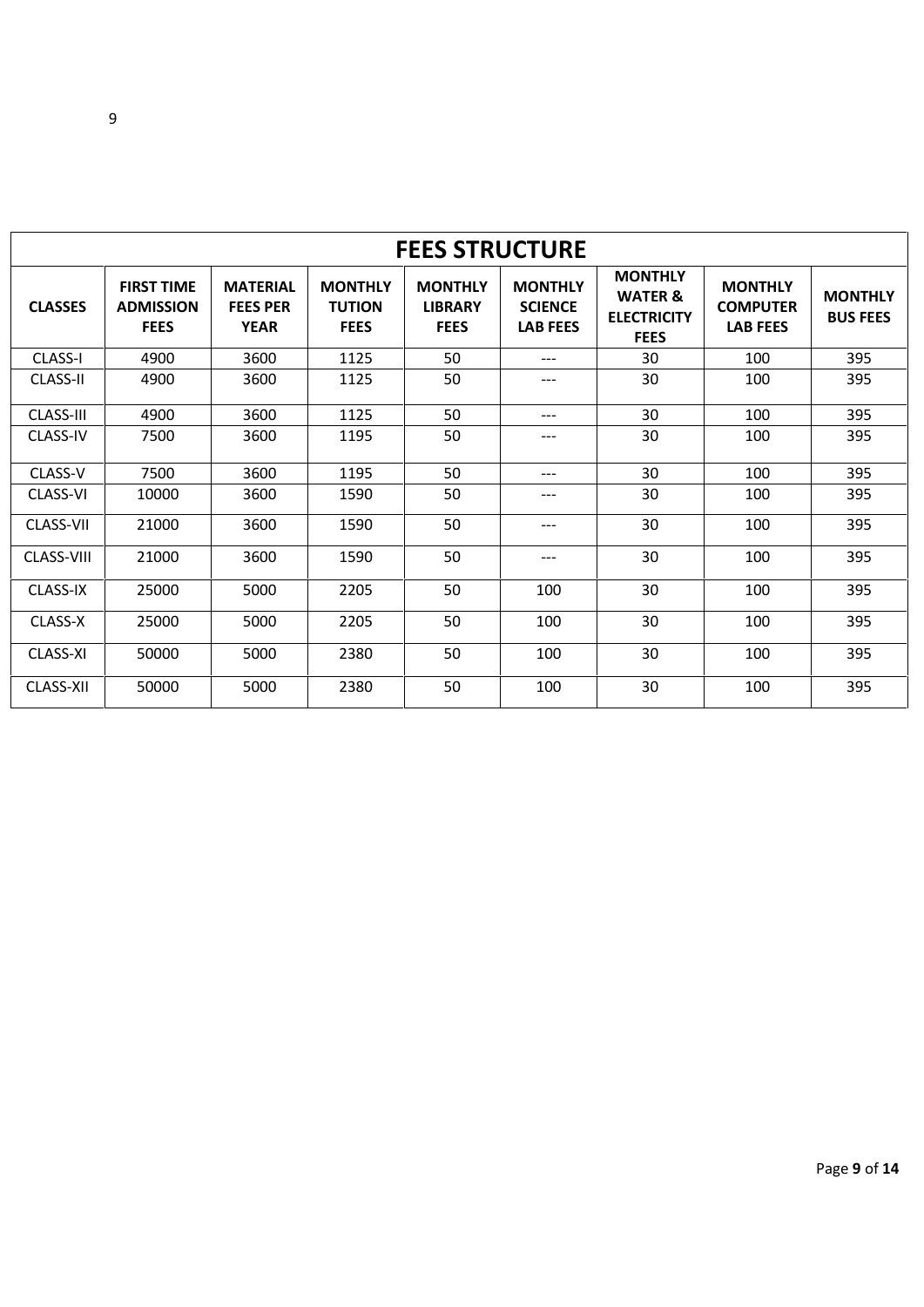# **GREEN VALLEY PUBLIC SCHOOL,PITHORGARH**

#### **ANNUAL ACADEMIC CALENDAR SESSION (2021-22)**

| S.NO | <b>Date</b>            | <b>Name of Event</b>                                           |
|------|------------------------|----------------------------------------------------------------|
| 1    | 14-05-2021             | Mother's Day (Poem Competition)                                |
| 2    | 05-06-2021             | National Environment Day (Plantation Activity))                |
| 3    | Second week of July    | Periodic Assessment 1                                          |
| 4    | 09-08-2021             | Patriotic Song Competition(Swatrant Bharat Saptah)             |
| 5    | 10-08-2021             | Patriotic Poem Recitation Competition (Swatrant Bharat Saptah) |
| 6    | 11-08-2021             | Fancy Dress Competition (Swatrant Bharat Saptah)               |
| 7    | 12-08-2021             | Drawing Competition (Swatrant Bharat Saptah)                   |
| 8    | 13-08-2021             | Face Painting Competition (Swatrant Bharat Saptah)             |
| 9    | 14-08-2021             | Speech Competiton(Swatrant Bharat Saptah)                      |
| 10   | 15-08-2021             | Independence Day Celebration                                   |
| 11   | 27-08-2021             | Janmastami (Fancy dress Competition)                           |
| 12   | 28-08-2021             | Mehandi Competition                                            |
| 13   | 05-09-2021             | <b>Teacher's Day Celebration</b>                               |
| 14   | 14-09-2021             | Hindi Diwas (Speech Competitio)                                |
| 15   | 02-10-2021             | Gandhi Jayanti Celebration                                     |
| 16   | Second week of October | <b>Half Yearly Examination</b>                                 |
| 17   | 30-10-2021             | Aipan Competition                                              |
| 18   | 31-10-2021             | Diya Making Competion                                          |
| 19   | 01-11-2021             | Rangoli Competiton                                             |
| 20   | 02-11-2021             | No Crackar Campaign                                            |
| 21   | 14-11-2021             | Children's Day Celebration                                     |
| 22   | 30-11-2021             | <b>Flag Making Competition</b>                                 |
| 23   | 01-12-2021             | <b>Debate Competion</b>                                        |
|      | Second week of         |                                                                |
| 24   | December               | Periodic Assessment 2                                          |
| 25   | 25-12-2021             | <b>Christmas Celebration</b>                                   |
| 26   | 12-01-2022             | National Youth Day (Debate Competition)                        |
| 27   | 28-02-2022             | National Science Day Celebration (Poster Making Competition)   |
| 28   | Second week of March   | <b>Annual Examination</b>                                      |
| 29   | First week of April    | <b>Result Declaration</b>                                      |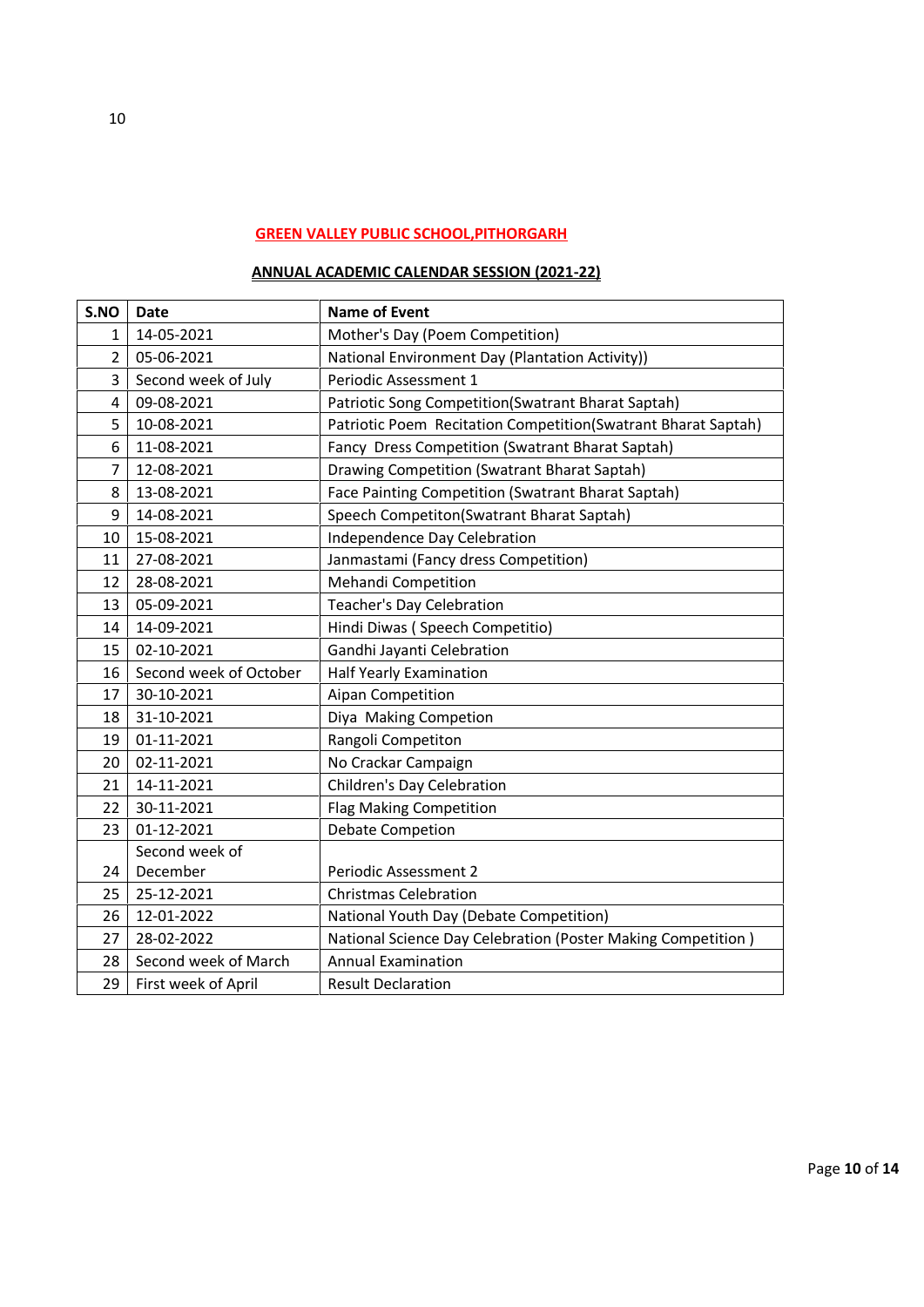# **GREEN VALLEY PUBLIC SCHOOL, PITHORAGARH**

#### **SCHOOL MANAGEMENT COMMITTEE**

| S.NO.          | <b>NAME &amp; ADDRESS</b>                  | <b>DESIGNATION</b>                             | <b>OCCUPATION</b>                   | <b>QUALIFICATION</b> |  |  |
|----------------|--------------------------------------------|------------------------------------------------|-------------------------------------|----------------------|--|--|
| $\mathbf{1}$   | <b>MANOJ KUMAR JOSHI</b>                   | CHAIRMAN                                       | <b>EDUCATIONIST</b>                 | M.A LLB. B.Ed.       |  |  |
| $\overline{2}$ | <b>KANIKA JOSHI</b>                        | <b>JOINT EXECUTIVE</b><br><b>SECRETARY</b>     | <b>EDUCATIONIST</b>                 | <b>B.A NTT.</b>      |  |  |
| $\overline{3}$ | <b>MANISHA BINWAL</b>                      | <b>MEMBER SECRETARY</b>                        | <b>VICE PRINCIPAL</b>               | M.Sc B.Ed.           |  |  |
| 4              | RANJANA BHATT                              | <b>MEMBER TEACHER</b><br>REPRESENTATIVE        | <b>TEACHER</b>                      | M.Sc. B.Ed.          |  |  |
| 5              | NEELAM JOSHI                               | <b>MEMBER TEACHER</b><br><b>REPRESENTATIVE</b> | <b>TEACHER</b>                      | <b>B.A NTT.</b>      |  |  |
| 6              | <b>RAM SINGH GAIRA</b>                     | <b>MEMBER PARENT</b><br>REPRESENTATIVE         | <b>GOVERNMENT</b><br><b>TEACHER</b> | M.A., B.Ed           |  |  |
| $\overline{7}$ | <b>NEETA JOSHI</b>                         | <b>MEMBER PARENT</b><br>REPRESENTATIVE         | <b>SELF EMPLOYED</b>                | 12th                 |  |  |
| 8              | <b>MEENA TAMTA</b>                         | <b>MEMBER FEMALE</b><br><b>REPRESENTATIVE</b>  | <b>GOVERNMENT</b><br><b>TEACHER</b> | M.A., B.Ed           |  |  |
| 9              | Dr. MANISH BHATT                           | <b>MEMBER</b>                                  | <b>DOCTOR</b>                       | M.B.B.S, M.D         |  |  |
| 10             | <b>TRILOCHAN BHATT</b>                     | <b>MEMBER</b>                                  | <b>ENGINEER</b>                     | <b>B.Tech</b>        |  |  |
| 11             | <b>VINOD METWAL</b>                        | <b>MEMBER</b>                                  | <b>ADVOCATE</b>                     | M.A LLB.             |  |  |
| 12             | <b>BASANT JOSHI</b>                        | <b>MEMBER</b>                                  | <b>SOCIAL WORKER</b>                | M.A, B.Ed.,LLB       |  |  |
| 13             |                                            | PRINCIPAL JAWAHAR NAVODAYA SCHOOL, PITHORAGARH |                                     |                      |  |  |
| 14             | PRINCIPAL KENDRIYA VIDHAYALAYA PITHORAGARH |                                                |                                     |                      |  |  |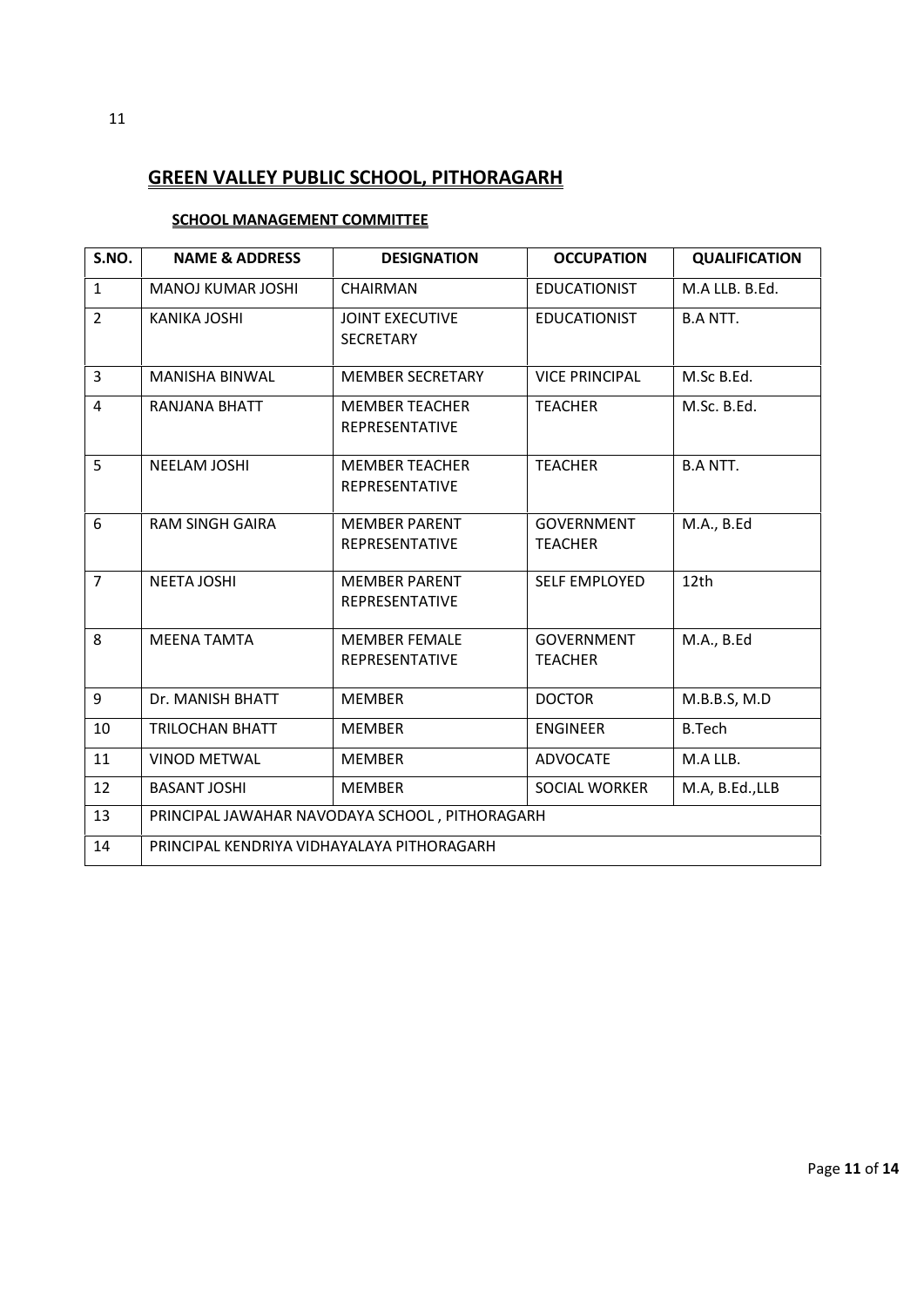#### **PARENTS TEACHERS ASSOCIATION MEMBERS**

**PRESIDENT/CHAIRMAN**-PRINCIPAL; Mr. MANOJ KUMAR JOSHI

**SECRETARY**- Mrs. MANISHA BINWAL

**JOINT SECRETARY**- Mr. RAM SINGH GAIRA & Mr. CHANDRAKANT

#### **GRADE REPRESENTATIVES:**

| S.NO.          | <b>CLASS</b>      | <b>TEACHER'S NAME</b> | <b>PARENT'S NAME</b>    |
|----------------|-------------------|-----------------------|-------------------------|
| $\mathbf{1}$   | PREP-1            | Mrs. DEEPA JOSHI      | Mr. SUMIT JOSHI         |
| $\overline{2}$ | PREP-2            | Mrs. BHUWANFSHWARI    | Mrs. SARITA BHANDARI    |
| 3              | <b>CLASS-I</b>    | Mrs. NEELAM JOSHI     | Mrs. MUNNI DEVI         |
| 4              | <b>CLASS-II</b>   | Mrs. MAMTA BEDI       | Mr. SANJAY KHATRI       |
| 5              | CLASS-III         | Mrs. NEHA DWIVEDI     | Mrs. SARASWATI BHANDARI |
| 6              | <b>CLASS-IV</b>   | Mrs. POOJA BHANDARI   | Mr. LAL SINGH AERI      |
| $\overline{7}$ | CLASS-V           | Mrs. RANJU BHATT      | <b>Mrs. RENU BHATT</b>  |
| 8              | <b>CLASS-VI</b>   | Ms. JYOTI BHATT       | <b>Mrs KAVITA BHATT</b> |
| 9              | CLASS-VII         | Mrs. GEETA MAHARA     | Mr. KHARAK RAM          |
| 10             | <b>CLASS-VIII</b> | Mrs. SANGEETA KHATRI  | Mrs REKHA RAWAT         |
| 11             | CLASS-IX          | Mrs. POONAM KHATRI    | Mrs. MEENA TAMTA        |
| 12             | CLASS-X           | Mrs. MEENAKSHI JOSHI  | Mrs ANJULA DEVI         |
| 13             | CLASS-XI          | Mrs. MANISHA BINWAL   | Mrs SUSHSILA KOLHI      |
| 14             | CLASS-XII         | Mrs. RANJANA BHATT    | Mrs. CHAMPA DEVI        |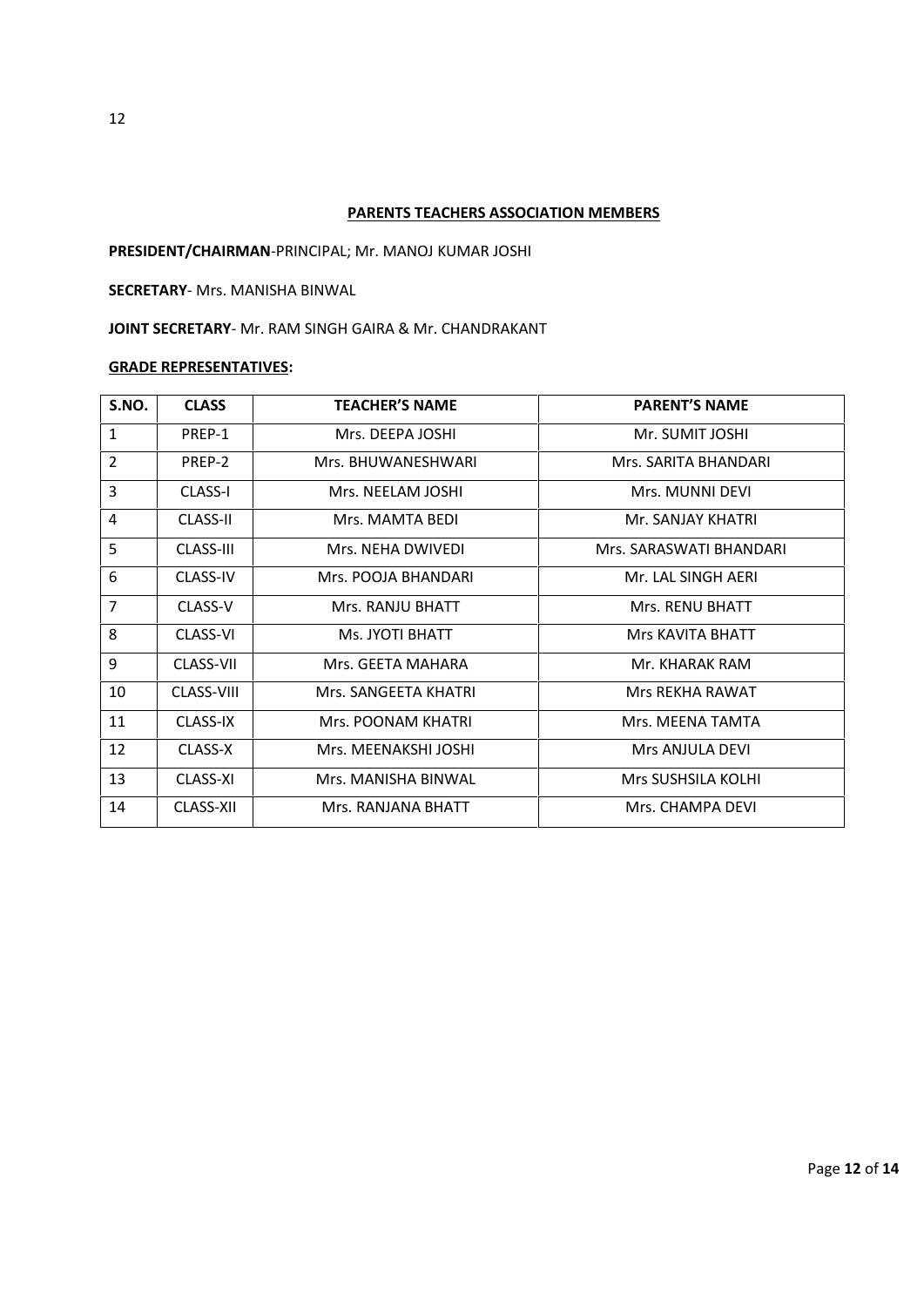#### **RESULT CLASS X**

| S.NO. | <b>YEAR</b> | <b>NO. OF REGISTERED</b><br><b>STUDENTS</b> | <b>NO. OF STUDENTS</b><br><b>PASSED</b> | <b>PASS</b><br><b>PERCENTAGE</b> | <b>REMARKS</b> |
|-------|-------------|---------------------------------------------|-----------------------------------------|----------------------------------|----------------|
|       | 2019        | 49                                          | 47                                      | 95.92%                           |                |
|       | 2020        | 43                                          | 40                                      | 93.02 %                          |                |
|       | 2021        | 37                                          | 37                                      | 100 %                            |                |

#### **RESULT CLASS XII**

| S.NO. | <b>YEAR</b> | <b>NO. OF REGISTERED</b><br><b>STUDENTS</b> | <b>NO. OF STUDENTS</b><br><b>PASSED</b> | <b>PASS</b><br><b>PERCENTAGE</b> | <b>REMARKS</b> |
|-------|-------------|---------------------------------------------|-----------------------------------------|----------------------------------|----------------|
|       | 2019        | 75                                          | 48                                      | 64                               |                |
| C     | 2020        | 63                                          | 43                                      | 68.25 %                          |                |
| 3     | 2021        | 74                                          | 70                                      | 94.6 %                           |                |